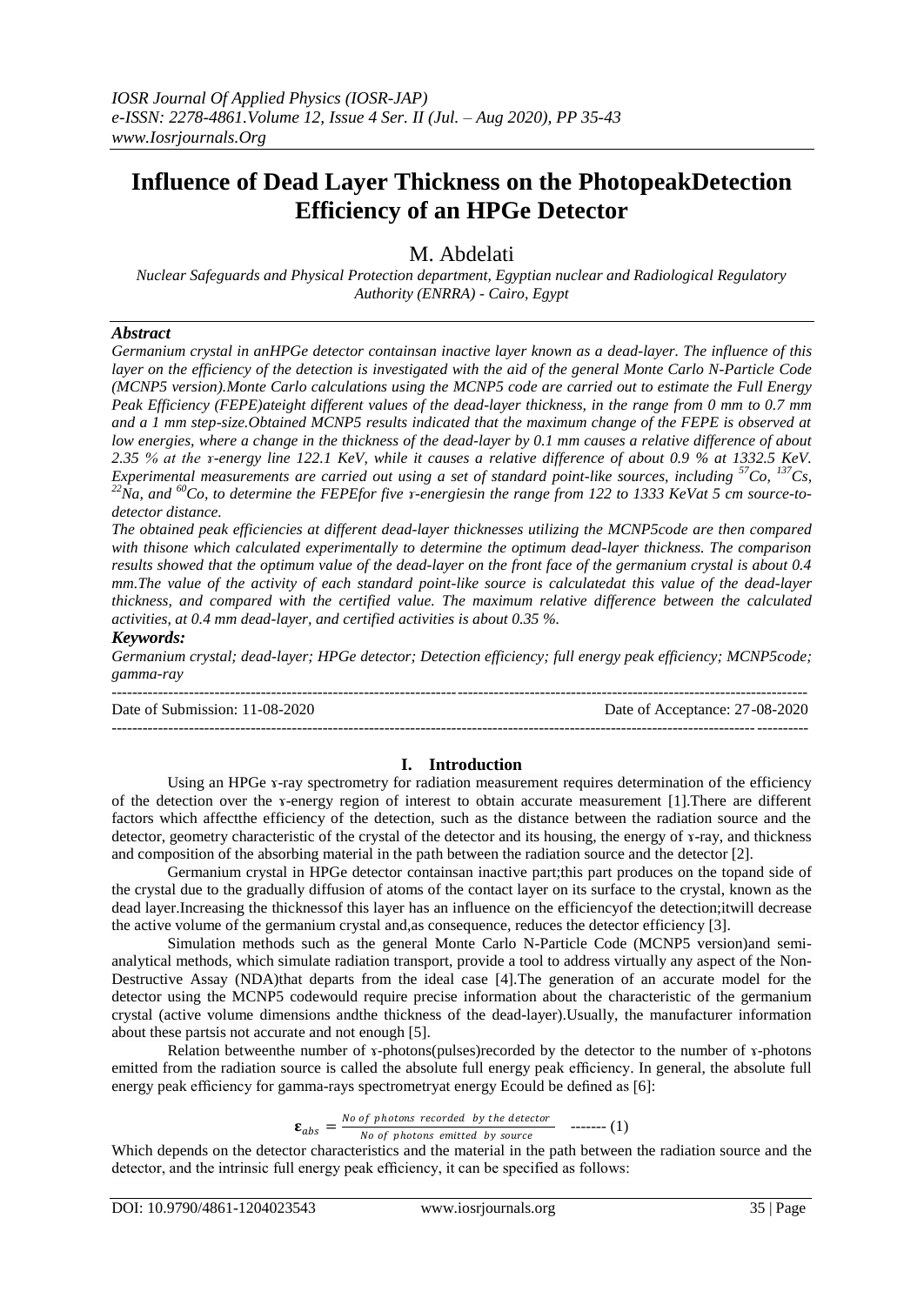$$
\varepsilon_{abs} = \frac{N}{A I_y t} \dots (2)
$$

Where: N Net area under the photo-peak of energy E, Aactivity of gamma source, Iγgamma emission probability, tlive time of the counting, in second.

Aim of the work isinvestigating the influence of the dead-layer thickness on the Broad-Energy HPGe (BEGe) detector efficiency using MCNP5 code as well as calculating the optimum dead-layer through comparing experimental measurements and MCNP5 simulation results.

# **2.1 Detector specification**

## **II. Method and experiment**

Figure 1 shows a 3-D representation of the Canberra BEGe system (Model BE2830) used in this study. The detector is coupled with a pre-amplifier (Model PSC823C), a built-in MCA (inspector, Model IN2K), Genie-2000 software to collect the spectrum, and the recommended bias voltage is -3300 V.



## **2.2 Experimental setup**

The FEPE is determined using a set of standard x-ray point-like sources, including  ${}^{57}Co$ ,  ${}^{137}Cs$ ,  ${}^{22}Na$ , and<sup>60</sup>Co, with the corresponding *x*-energy line in the range 122 to 1333KeV.Activity, production date, the corresponding *x*-energies, and their branching ratios are presented in Table 1.As showing in Figure 2, each *x*source is located axially at source-to-detector (S-D) distances of 5, 10, and 15 cm apart from the front facet of the detector end-cap, where the measurement dead-time is about 2%, and the acquisition time is about 500 sec. The obtained count rate for each *x*-energy line is corrected for the background and then used to calculate the FEPE according to the equation  $(2)$ .

| $\sim$ which is a contracted to the contribution of the contracted of $\sim$ |                              |                        |         |                |
|------------------------------------------------------------------------------|------------------------------|------------------------|---------|----------------|
| <b>Source</b>                                                                | Activity $(\mu c\mathbf{i})$ | <b>Production date</b> | E (KeV) | $I\gamma\%[9]$ |
| $Co-57$                                                                      | 5.188                        | 15/7/2007              | 122.1   | 85.6           |
|                                                                              |                              |                        | 136.5   | 10.68          |
| $Cs-137$                                                                     | 5.002                        |                        | 661.7   | 85.1           |
| $Na-22$                                                                      | 4.322                        |                        | 1274.53 | 99.944         |
| $Co-60$                                                                      | 4.430                        |                        | 1173.23 | 99.86          |
|                                                                              |                              |                        | 1332.5  | 99.98          |

**Table 1:***Specification of the certified point sources*[8]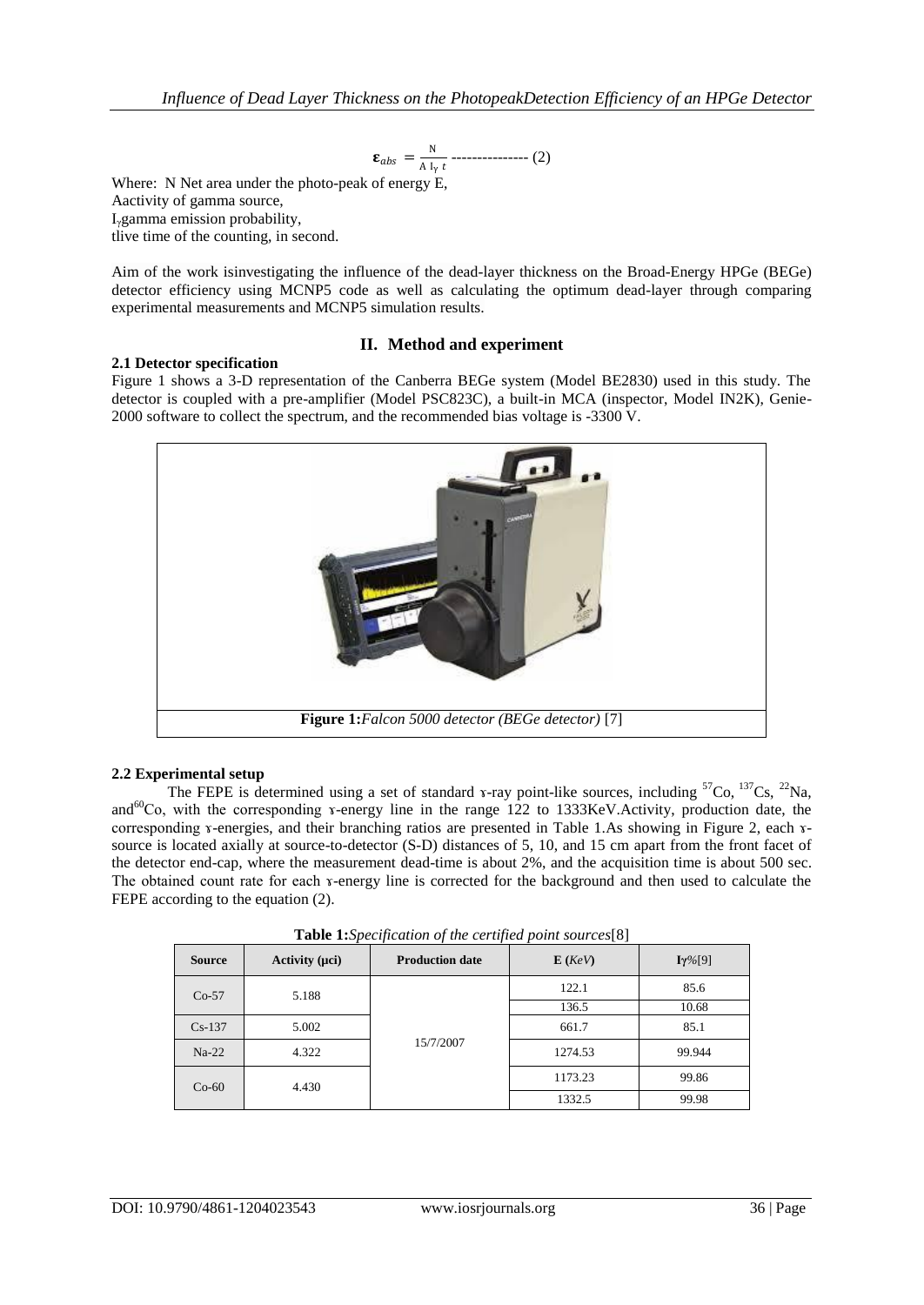

**Figure 2:***illustration diagram of experimental setup*

# **2.3 Monte Carlo simulation**

The BEGe detector is modeled using the MCNP5, where the F8 tally is included. The pulse height tally (F8 tally) is used to calculate the FEPE of the detector [10]. The parameters used to simulate the BEGe detector based on the manufacturer-provided data are described in Figure3.where 60.80 mm diameter and 30.90 mm crystal lengthare concerned, the crystal is held by an aluminum cup in a 1.5-mm-thick aluminum end cap and placed 13.2 mm from the front window. The front window is made of 1.2 mm-thick aluminum [11].



**Figure 3:***Schematic view of the BEGe detector*

The manufacturer does not provide the exact value of the dead-layer thickness, so in order to optimize and study the dead-layer thickness effect on the detector efficiency, the FEPE is estimated by using the MCNP5 simulation at different values (eight value)ofthe dead-layerthicknesses in the range 0 to 0.7 mm with a 1 mm step and at S-D distance of 5 cm. Once the optimized value of the dead-layer thickness is obtained, the refined MCNP5 model is validated by calculating the FEPE at different S-D distances including 5, 10, and 15 cm.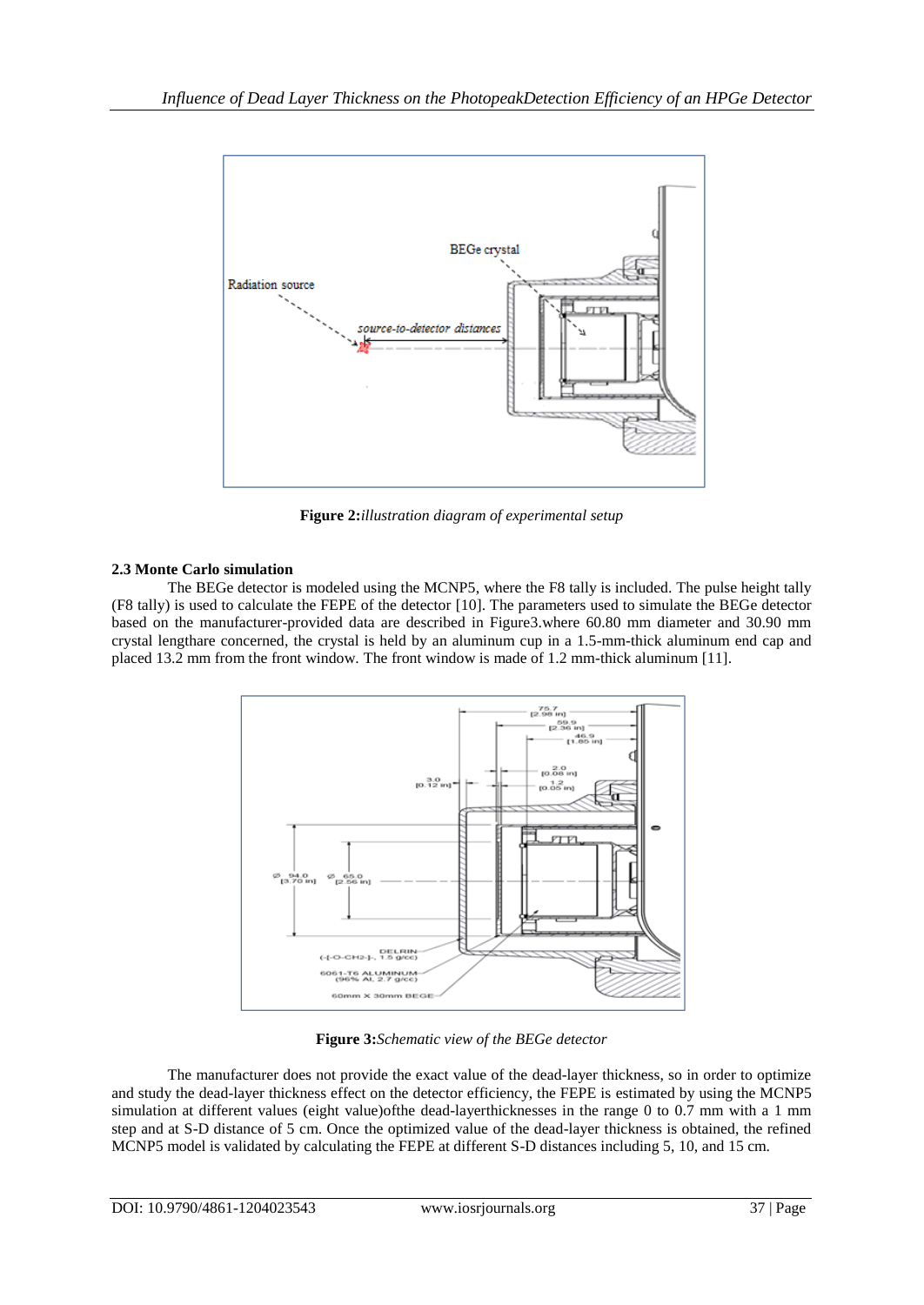All the calculations are performed in the ɤ-energy range 122-1333KeV, (where a total of five ɤ-energy lines are considered), and on the 2.5 GHz processor, and the number of histories isto equal  $10<sup>7</sup>$ events, to keep the relative standard deviation due to MCNP5 calculations less than 2%.

## **III. Results and discussion**

Results of MCNP5 forestimation the FEPE, at each particular energy lineof five considered x-energy lines at each thickness ofthe dead-layerand at S-D distance of 5 cm, indicates that the maximum change of the FEPE is observed at low energies, where a change in the thickness of the dead-layer by 0.1 mm causes a relative difference of about 2.35 % at the ɤ-energy line 122.1 KeV, while it causes a relative difference of about 0.9 % at the ɤ-energy line 1332.5 KeV.Figure 4shows therelative difference due to change in the thickness of dead-layer by 0.1 mm at considered ɤ-energy lines.



**Figure 4:***the relative difference causes due to change in the thickness of the dead-layer by 0.1 mm at considered ɤ-energy lines*

It is clear that an increase in the relative difference value atlowenergy of ɤ-ray and this is due to the absorption of low energy ɤ-ray inside the dead-layer which leads to decrease the probability of its interaction with the active volume of the crystal.

FEPE obtained from MCNP5simulation at each value of dead-layer thickness, in the range0 mm to 0.7 mm,iscompared with the experimentallyvalue.Figure 5showsthe deviation of FEPEsimulation values, obtained from MCNP5 simulation at each dead-layer thickness, from an experimentally valueat each particular *x*-energy line.

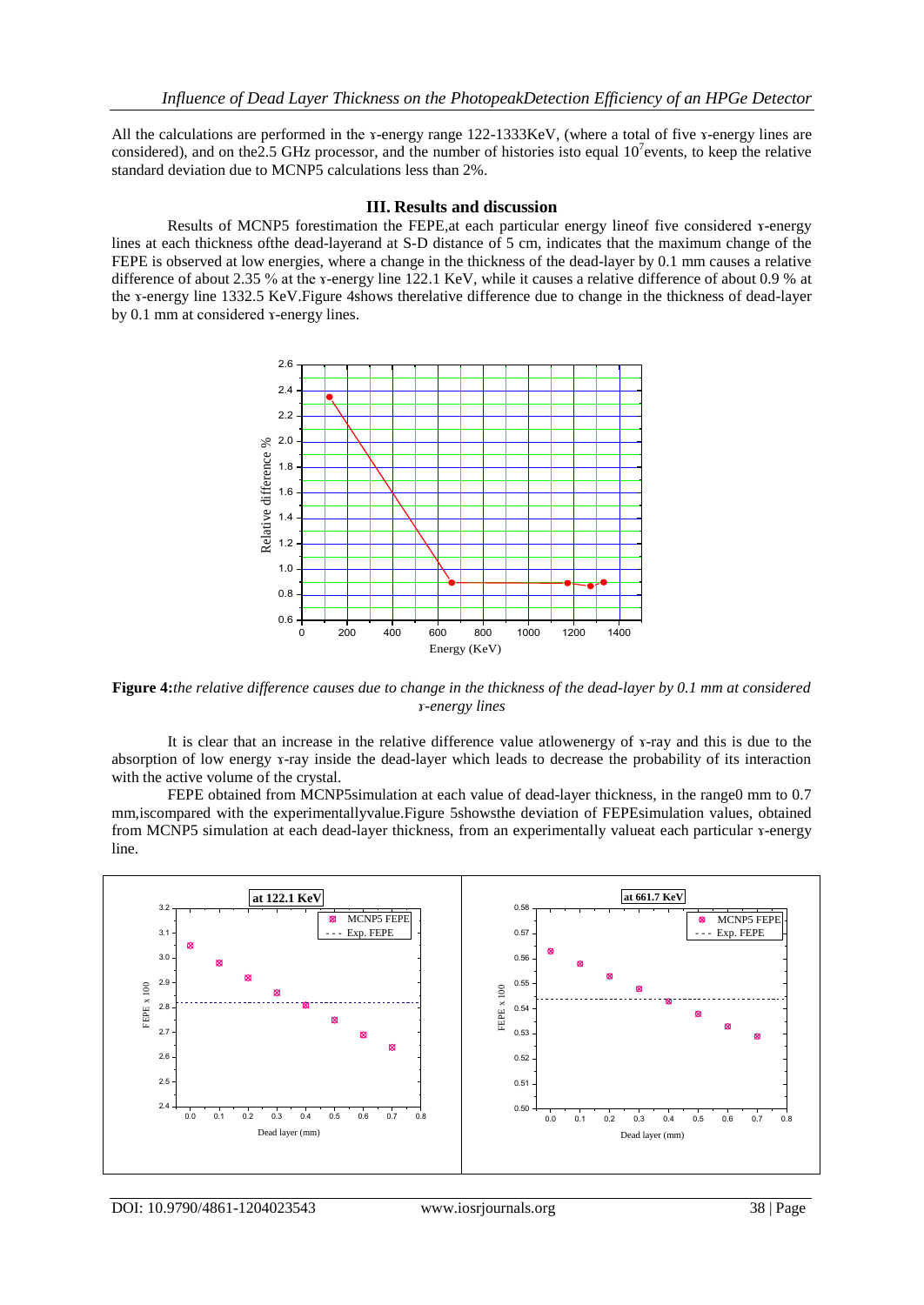

Resultspresent that,the FEPE value and the dead-layer thickness are inversely proportionaldue to the absorption of a portion of x-rays in the dead-layer before interaction with the active volume of the germanium crystal. This means that the efficiency of the detection decreases with increasing the thickness of the dead-layer. Also, comparison between simulation and experimental showed that the thickness of the dead-layer on the front face of the germanium crystal is about 0.4 mm.

Figure 6 shows the difference between the FEPE values obtained from a simulationwith MCNP5 code, for each dead-layer thickness, and an experimentally value at the same *x*-energy line.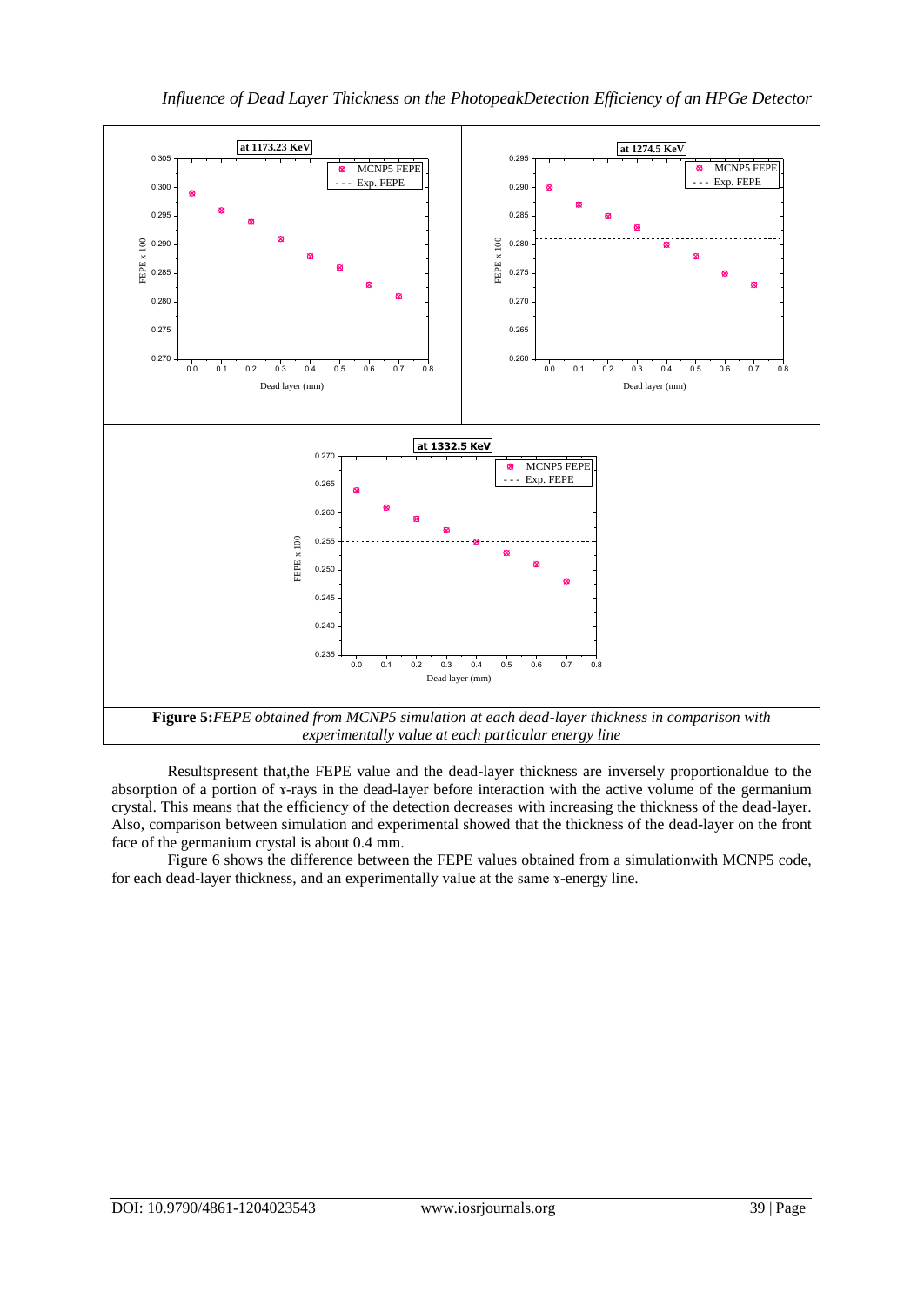

At 122.1KeVs-energy line the difference, between the FEPE values obtained from simulationand experimentally value,is range from 8.2 % (at 0 mm thickness) to -6.4% (at 0.7mmthickness) while at 1332.5 KeVthe difference is range from 3.5 % (at 0 mmthickness) to -2.7% (at 0.7mmthickness).Absorption of a portion of ɤ-rays during its path through the detector window and the dead-layer in front face of the germanium crystal can explain largevalue of the difference at low ɤ-energy.At high ɤ-energythe probability of ɤ-rays interaction is proportional tothe size of the active volume of the germanium crystal.Active volume of the germanium crystal is decreasing with the increase of the thickness of the dead-layer, and, as a result, the FEPE value will decrease.For 0.4 mm of dead-layer thickness, the difference isapproximately zero; where it is equal - 0.35 % (the maximum value)at 122.1 KeV and equal 0.00 % at 1332.5 KeV. Thus,0.4 mm thickness can be considered an optimum value of dead-layeron the front face of the germanium crystal.

FEPE values which were obtained for each thickness of the dead-layer, based on MCNP5 simulation, were drawn with the five considered x-energy values to produce the efficiency curve. Also, efficiency curve for experimental value was drawn.

Figure 7showsthe detection efficiency curve for eachdead-layer thickness in comparison with the efficiency curve obtained experimentally.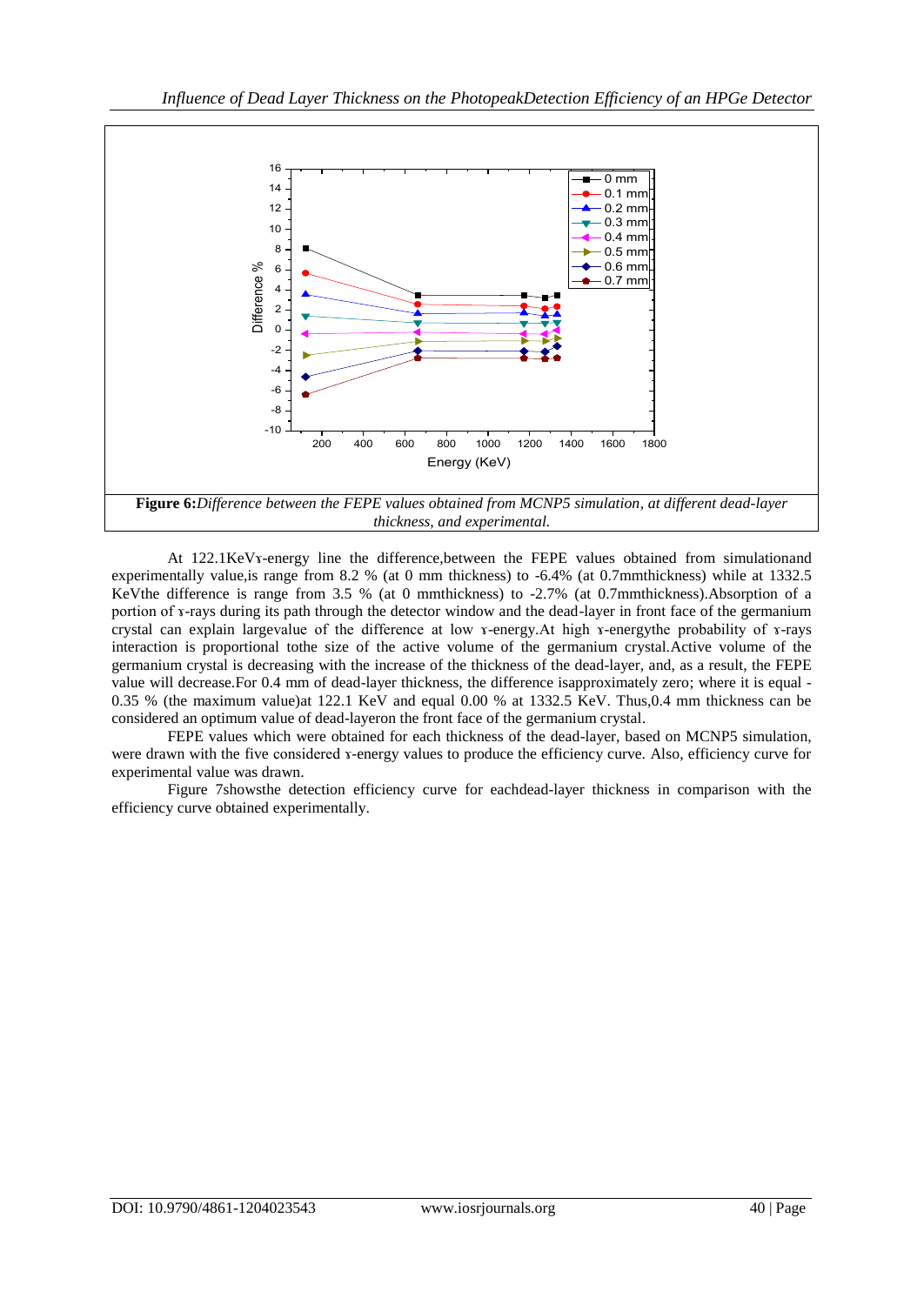

Decrease in the FEPE value with increasing the x-ray energy is due to the inverse proportional between the energyof ɤ-ray and its probability interactioninsidethe active volume of the germanium crystal.

Influence of the thickness of the dead-layer on theFEPE value is clear at low ɤ-energy (at 122.1 KeV), where the difference between the value of FEPE at 0 mm thickness and its value at 0.7 mm is 0.41,while at 1332.5 KeVthe differencebetween the two is 0.016.

To clarify the influence of the thickness of the dead-layer on the efficiency of the detection and the accuracy of radiation measurement results; the activity of each standard point-like sourcewas calculated (using equation 2) based on FEPE valueproduced from MCNP5 simulationat each thickness of the dead-layer. Obtained activity value compared with the certified activity value. Figure 8shows the difference between activities calculated based on MCNP5simulation and the certified activity.



**Figure 8:**Difference of activities calculated based on MCNP5 simulation from a certified activity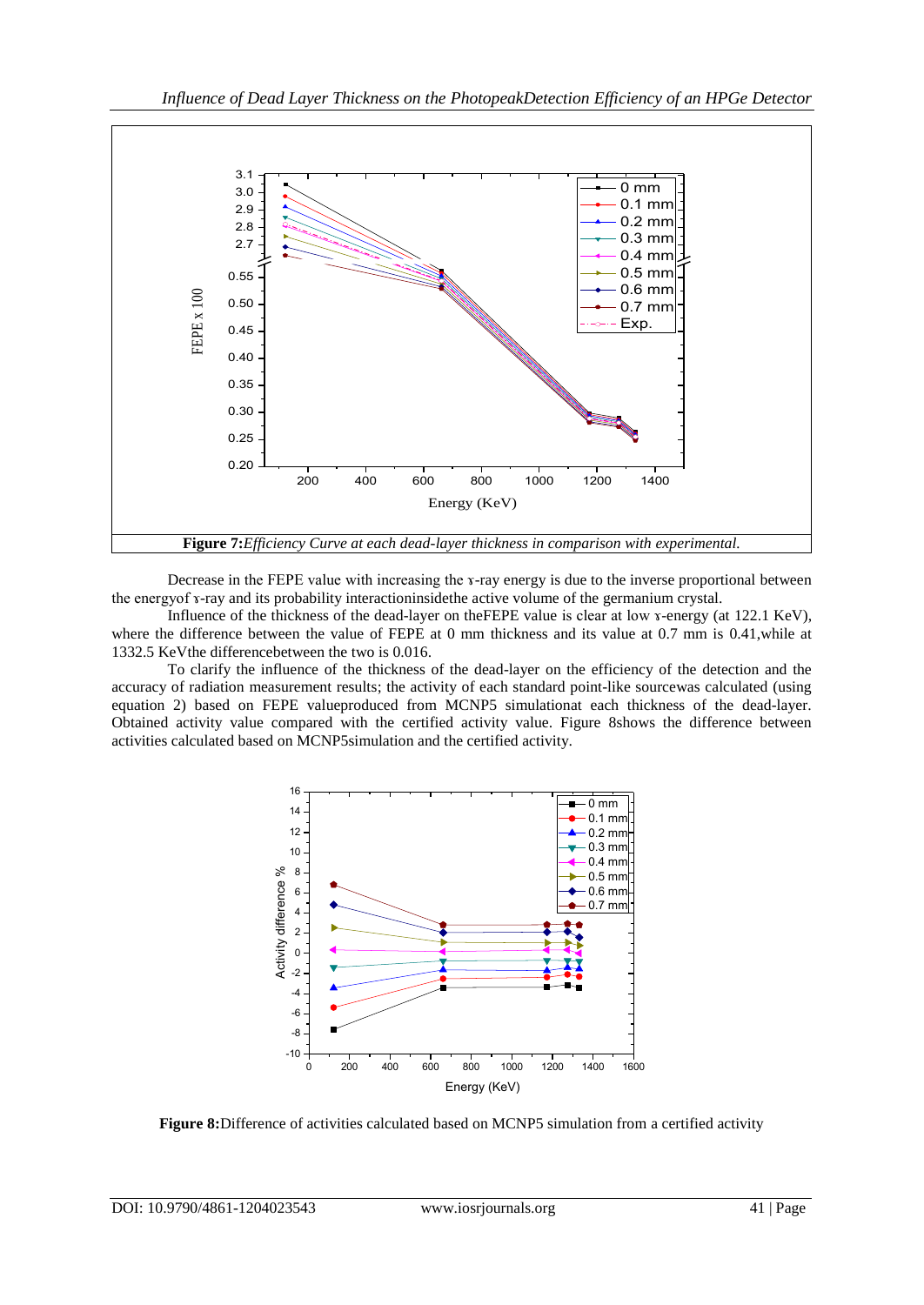Due to the depend of the calculation of activityon the value of the FEPE;the difference between activity calculatedbased on MCNP5 simulation and a certified activityat low energies is greater than the difference between the two athigh energies.

At 122.1KeV x-energy line, the difference between activity calculated and the certified activity is range from -7.54 % (at 0 mm dead-layer thickness) to 6.82 % (at 0.7mmdead-layer thickness) while at 1332.5 KeVthe difference is range from -3.41 % (at 0 mmdead-layer thickness) to 2.82 % (at 0.7mmdead-layer thickness).

Also, the dependence of the FEPE on the distance between the radiation source and the detector is investigated. Figure 9shows the variation of the FEPE value with the change of thesource position to the detector.



*Figure 3:FEPE variation with the distance between source anddetector* 

The FEPE, for each consideredx-energy line, is determinedexperimentally (based on equation 2) at S-D distancesof 5, 10, and 15 cm. The results show that the FEPE depends on the geometry of experimental. For all energy lines, the FEPE decreased by increasing the distancebetween the source and the detector.

### **IV. Conclusions**

During performing the radiation measurements, it is important to take into consideration the factors that affect the obtained results. Absorption or attenuation of ɤ-rays in the material, which present in the path from the radiation source to the active volume of the germanium crystal in HPGe detector, is one of the important factors that must be considered.Influence of the thickness of the dead-layer (inactive layerof the germanium crystal) on the efficiency of the detection is investigated in this work. MCNP5 code is utilized to investigate the effect of the variation ofthe thickness of the dead-layer in the FEPE value. MCNP5 simulation is carried out to estimate the FEPE for five *x*-rays energies in the range 122 to 1333 KeV, at eight values of the thickness of the deadlayer. Dead-layer thicknessis ranged from 0 mm to 0.7 mm and a 1 mm step-size is considered. Obtain results indicated that a change in the thickness of the dead-layer by 0.1 mm causes a relative difference of about 2.35 % at the x-energy line 122.1 KeV, while it causes a relative difference of about 0.9 % at 1332.5 KeV.A set of standard point-like sources, including  ${}^{57}Co$ ,  ${}^{137}Cs$ ,  ${}^{22}Na$ , and  ${}^{60}Co$ , and  ${}^{60}Co$ , are used to determine the FEPE experimentally, for the considered five x-rays energies in the range from 122 to 1333 KeV.Comparisonbetween the simulation and experimental results indicated a good agreement at 0.4 mm thickness of the dead-layeron the front face of the germanium crystal.

In general, the influence of the thickness of the dead-layer is clear at the low energies of x-rays; where a portion of ɤ-rays is absorbed inside it and the residual part interacts with the active volume of germanium. For 122.1 KeV x-energy line, the differencebetween the FEPEobtained from simulationand experimentally value is equal 8.2 % for 0 mm of the dead-layer thickness, and equal -6.4 % for 0.7 mm.For1332.5 KeV,the difference is range from 3.5 % for 0 mm to -2.7% for 0.7mm.

### **Acknowledgement**

I would like to express my thanks to Nuclear and Radiological Regulatory Authority of Egypt (ENRRA) for offering me all the facilities to do this work.